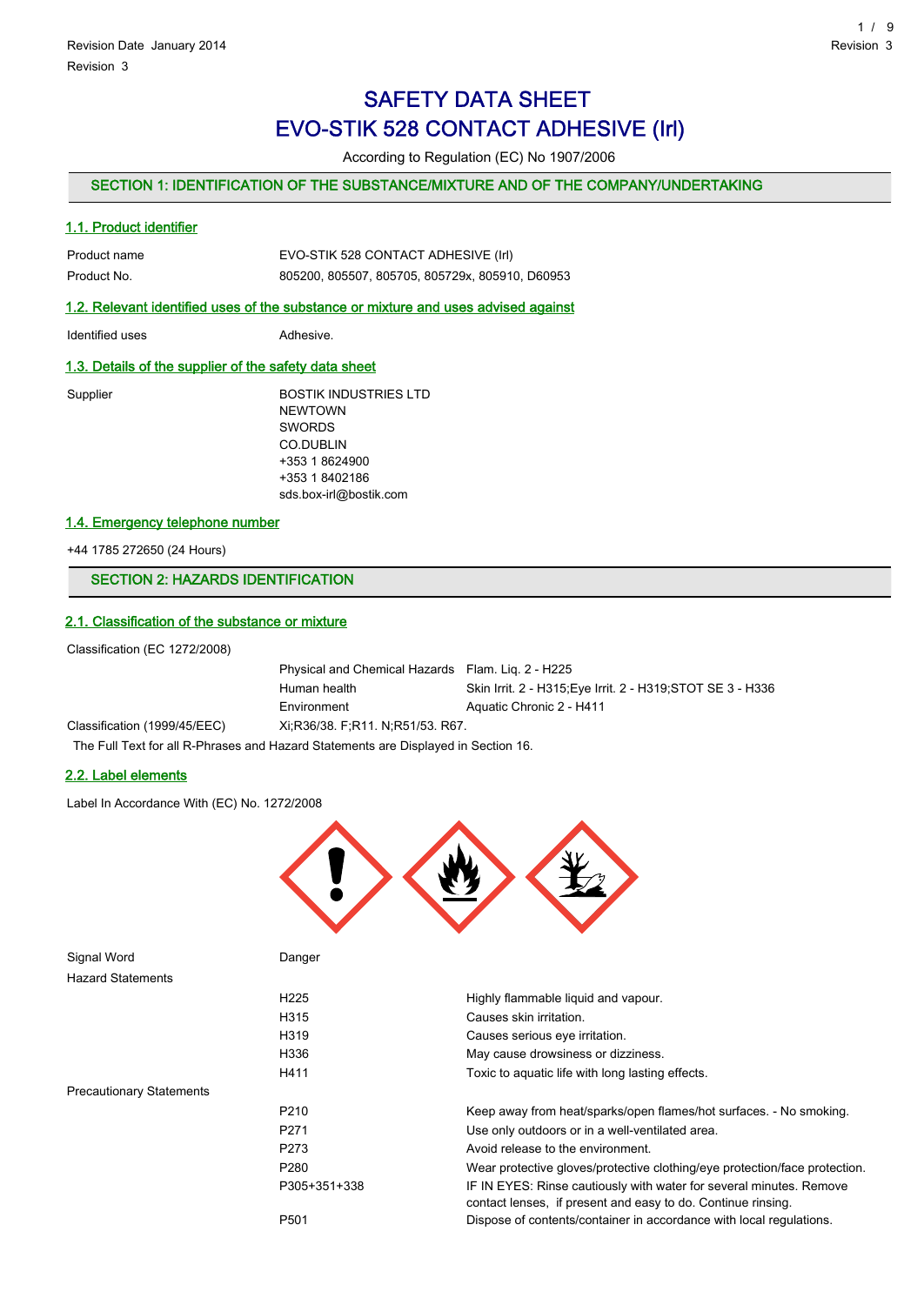| <b>Supplementary Precautionary Statements</b> |                  |                                                                                                               |
|-----------------------------------------------|------------------|---------------------------------------------------------------------------------------------------------------|
|                                               | P233             | Keep container tightly closed.                                                                                |
|                                               | P242             | Use only non-sparking tools.                                                                                  |
|                                               | P243             | Take precautionary measures against static discharge.                                                         |
|                                               | P <sub>261</sub> | Avoid breathing vapour/spray.                                                                                 |
|                                               | P <sub>264</sub> | Wash contaminated skin thoroughly after handling.                                                             |
|                                               | P370+378         | In case of fire: Use foam, carbon dioxide, dry powder or water fog for<br>extinction.                         |
|                                               | P303+361+353     | IF ON SKIN (or hair): Remove/Take off immediately all contaminated<br>clothing. Rinse skin with water/shower. |
|                                               | P304+340         | IF INHALED: Remove victim to fresh air and keep at rest in a position<br>comfortable for breathing.           |
|                                               | P332+313         | If skin irritation occurs: Get medical advice/attention.                                                      |
|                                               | P337+313         | If eye irritation persists: Get medical advice/attention.                                                     |
|                                               | P362             | Take off contaminated clothing and wash before reuse.                                                         |
|                                               | P391             | Collect spillage.                                                                                             |
|                                               | P403+233         | Store in a well-ventilated place. Keep container tightly closed.                                              |
| Supplemental label information                |                  |                                                                                                               |
|                                               | <b>EUH208</b>    | Contains ROSIN. May produce an allergic reaction.                                                             |

## 2.3. Other hazards

## SECTION 3: COMPOSITION/INFORMATION ON INGREDIENTS

## 3.2. Mixtures

| <b>ACETONE</b>                                                                                                                                                               |                   |                                                                                     | 10-30%                                |
|------------------------------------------------------------------------------------------------------------------------------------------------------------------------------|-------------------|-------------------------------------------------------------------------------------|---------------------------------------|
| CAS-No.: 67-64-1                                                                                                                                                             | EC No.: 200-662-2 |                                                                                     | Registration Number: 01-2119471330-49 |
| Classification (EC 1272/2008)<br>Flam. Liq. 2 - H225<br><b>EUH066</b><br>Eye Irrit. 2 - H319<br>STOT SE 3 - H336                                                             |                   | Classification (67/548/EEC)<br>F; R11<br>Xi;R36<br><b>R66</b><br><b>R67</b>         |                                       |
| <b>BUTANONE</b>                                                                                                                                                              |                   |                                                                                     | 10-30%                                |
| CAS-No.: 78-93-3                                                                                                                                                             | EC No.: 201-159-0 |                                                                                     | Registration Number: 01-2119457290-43 |
| Classification (EC 1272/2008)<br>Flam. Liq. 2 - H225<br><b>EUH066</b><br>Eye Irrit. 2 - H319<br>STOT SE 3 - H336                                                             |                   | Classification (67/548/EEC)<br>F; R11<br>Xi:R36<br><b>R66</b><br><b>R67</b>         |                                       |
| CYCLOHEXANE                                                                                                                                                                  |                   |                                                                                     | $< 1\%$                               |
| CAS-No.: 110-82-7                                                                                                                                                            | EC No.: 203-806-2 |                                                                                     |                                       |
| Classification (EC 1272/2008)<br>Flam. Liq. 2 - H225<br>Skin Irrit. 2 - H315<br>STOT SE 3 - H336<br>Asp. Tox. 1 - H304<br>Aquatic Acute 1 - H400<br>Aquatic Chronic 1 - H410 |                   | Classification (67/548/EEC)<br>F; R11<br>Xn;R65<br>Xi;R38<br><b>R67</b><br>N;R50/53 |                                       |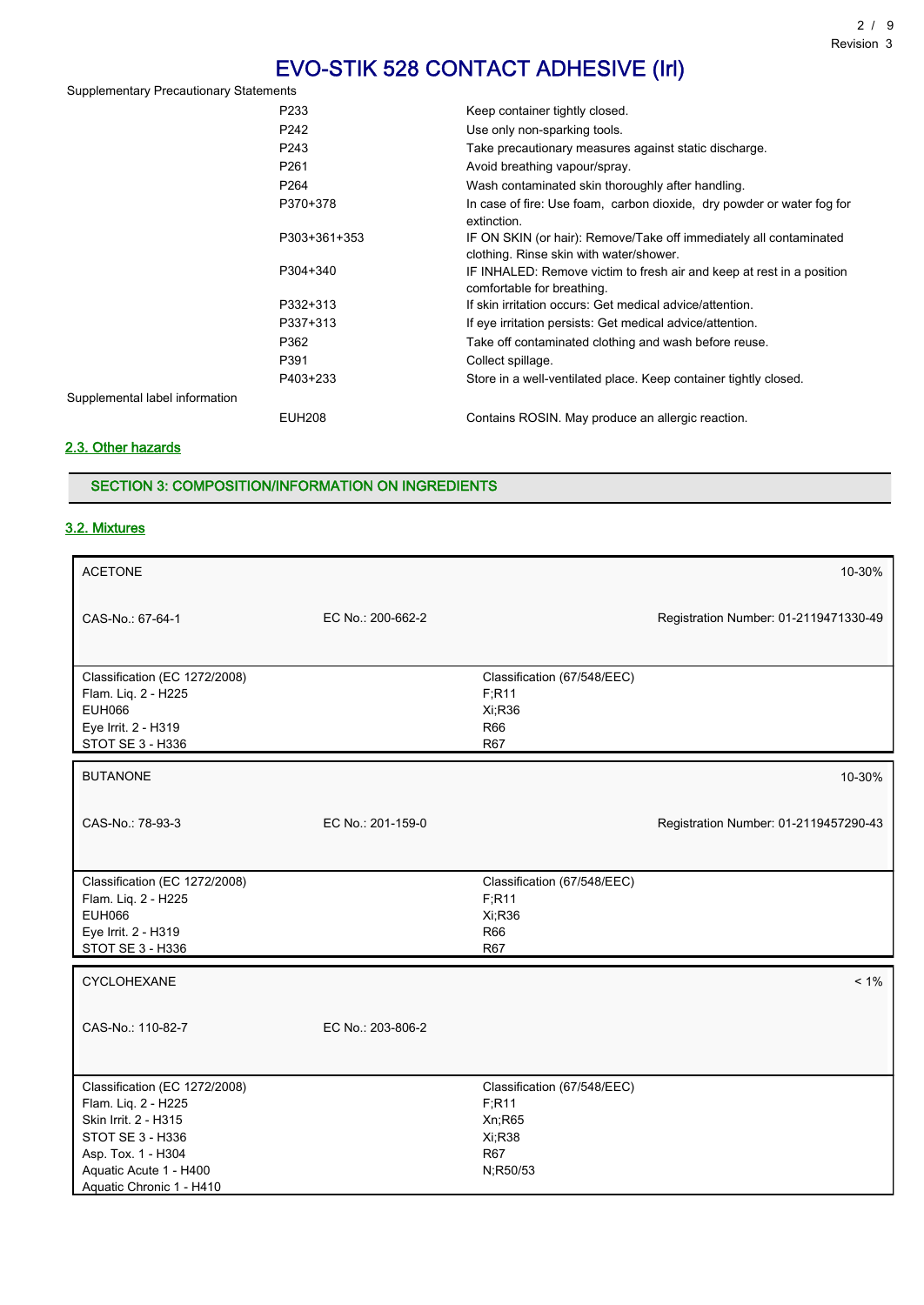| ETHYL ACETATE                                                             |                   |                                         | 10-30%                                |
|---------------------------------------------------------------------------|-------------------|-----------------------------------------|---------------------------------------|
|                                                                           |                   |                                         |                                       |
| CAS-No.: 141-78-6                                                         | EC No.: 205-500-4 |                                         | Registration Number: 01-2119475103-46 |
|                                                                           |                   |                                         |                                       |
| Classification (EC 1272/2008)                                             |                   | Classification (67/548/EEC)             |                                       |
| Flam. Liq. 2 - H225                                                       |                   | F; R11                                  |                                       |
| <b>EUH066</b>                                                             |                   | Xi:R36                                  |                                       |
| Eye Irrit. 2 - H319                                                       |                   | R66                                     |                                       |
| STOT SE 3 - H336                                                          |                   | <b>R67</b>                              |                                       |
| NAPHTHA (PETROLEUM), HYDRODESULFURIZED LIGHT, DEAROMATIZED; <0.1% BENZENE |                   |                                         | 10-30%                                |
|                                                                           |                   |                                         |                                       |
| CAS-No.: 92045-53-9                                                       | EC No.: 295-434-2 |                                         |                                       |
|                                                                           |                   |                                         |                                       |
| Classification (EC 1272/2008)<br>Flam. Liq. 2 - H225                      |                   | Classification (67/548/EEC)<br>Xn; R65. |                                       |
| Skin Irrit. 2 - H315                                                      |                   | Xi, R38.                                |                                       |
| STOT SE 3 - H336                                                          |                   | F;R11.                                  |                                       |
| Asp. Tox. 1 - H304                                                        |                   | N;R51/53.                               |                                       |
| Aquatic Chronic 2 - H411                                                  |                   | R67.                                    |                                       |
|                                                                           |                   |                                         |                                       |
| NAPHTHA (PETROLEUM), HYDROTREATED LIGHT, <0.1% BENZENE,                   |                   |                                         | 5-10%                                 |
| CAS-No.: 64742-49-0                                                       | EC No.:           |                                         |                                       |
|                                                                           |                   |                                         |                                       |
| Classification (EC 1272/2008)                                             |                   | Classification (67/548/EEC)             |                                       |
| Flam. Liq. 2 - H225                                                       |                   | Xn;R65.                                 |                                       |
| Skin Irrit. 2 - H315                                                      |                   | Xi, R38.                                |                                       |
| STOT SE 3 - H336                                                          |                   | F; R11.                                 |                                       |
| Asp. Tox. 1 - H304                                                        |                   | N;R51/53.                               |                                       |
| Aquatic Chronic 2 - H411                                                  |                   | R67.                                    |                                       |
| N-HEXANE                                                                  |                   |                                         | $< 1\%$                               |
|                                                                           |                   |                                         |                                       |
| CAS-No.: 110-54-3                                                         | EC No.: 203-777-6 |                                         |                                       |
|                                                                           |                   |                                         |                                       |
| Classification (EC 1272/2008)                                             |                   | Classification (67/548/EEC)             |                                       |
| Flam. Liq. 2 - H225                                                       |                   | F;R11                                   |                                       |
| Skin Irrit. 2 - H315                                                      |                   | Repr. Cat. 3,R62                        |                                       |
| Repr. 2 - H361f                                                           |                   | Xn;R65,R48/20                           |                                       |
| STOT SE 3 - H336<br><b>STOT RE 2 - H373</b>                               |                   | Xi;R38<br><b>R67</b>                    |                                       |
| Asp. Tox. 1 - H304                                                        |                   | N;R51/53                                |                                       |
| Aquatic Chronic 2 - H411                                                  |                   |                                         |                                       |
|                                                                           |                   |                                         |                                       |
| <b>ROSIN</b>                                                              |                   |                                         | $< 1\%$                               |
| CAS-No.: 8050-09-7                                                        | EC No.: 232-475-7 |                                         |                                       |
|                                                                           |                   |                                         |                                       |
|                                                                           |                   |                                         |                                       |
| Classification (EC 1272/2008)<br>Skin Sens. 1 - H317                      |                   | Classification (67/548/EEC)<br>R43      |                                       |
|                                                                           |                   |                                         |                                       |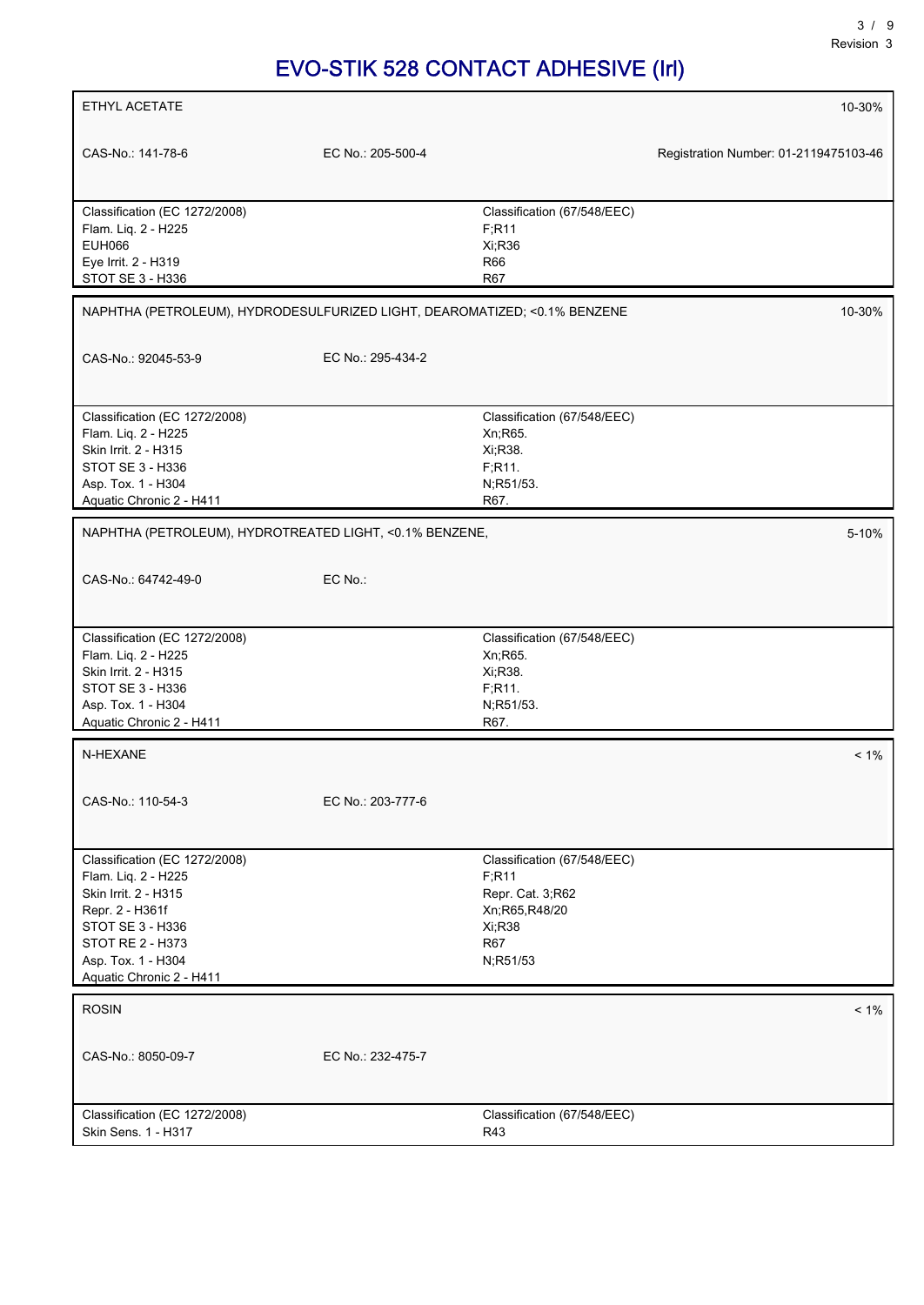| Registration Number: 01-2119488216-35                                              |
|------------------------------------------------------------------------------------|
| Classification (67/548/EEC)<br>Xn;R20/21<br>Xi:R38                                 |
| The Full Text for all R-Phrases and Hazard Statements are Displayed in Section 16. |

#### SECTION 4: FIRST AID MEASURES

#### 4.1. Description of first aid measures

Inhalation

Remove victim immediately from source of exposure. Move the exposed person to fresh air at once. Get medical attention. Ingestion

DO NOT induce vomiting. Get medical attention immediately.

Skin contact

Promptly wash contaminated skin with soap or mild detergent and water. Promptly remove clothing if soaked through and wash as above. Get medical attention if irritation persists after washing.

Eye contact

Rinse the eye with water immediately. Continue to rinse for at least 15 minutes and get medical attention.

#### 4.2. Most important symptoms and effects, both acute and delayed

#### 4.3. Indication of any immediate medical attention and special treatment needed

## SECTION 5: FIREFIGHTING MEASURES

#### 5.1. Extinguishing media

Extinguishing media

Fire can be extinguished using: Foam, carbon dioxide or dry powder.

#### 5.2. Special hazards arising from the substance or mixture

Unusual Fire & Explosion Hazards

May travel considerable distance to source of ignition and flash back. Heat may cause the containers to explode. Solvent vapours may form explosive mixtures with air. Vapours are heavier than air and may spread near ground to sources of ignition. Specific hazards

Toxic gases/vapours/fumes of: Carbon dioxide (CO2). Carbon monoxide (CO).

#### 5.3. Advice for firefighters

#### Special Fire Fighting Procedures

Fight advanced or massive fires from safe distance or protected location. Keep run-off water out of sewers and water sources. Dike for water control. Ventilate closed spaces before entering them. Keep up-wind to avoid fumes.

Protective equipment for fire-fighters

Wear self contained breathing apparatus

## SECTION 6: ACCIDENTAL RELEASE MEASURES

#### 6.1. Personal precautions, protective equipment and emergency procedures

In case of inadequate ventilation, use respiratory protection. Use protective gloves, goggles and suitable protective clothing. Avoid inhalation of vapours and contact with skin and eyes. Provide adequate ventilation.

#### 6.2. Environmental precautions

Prevent entry into drains.

## 6.3. Methods and material for containment and cleaning up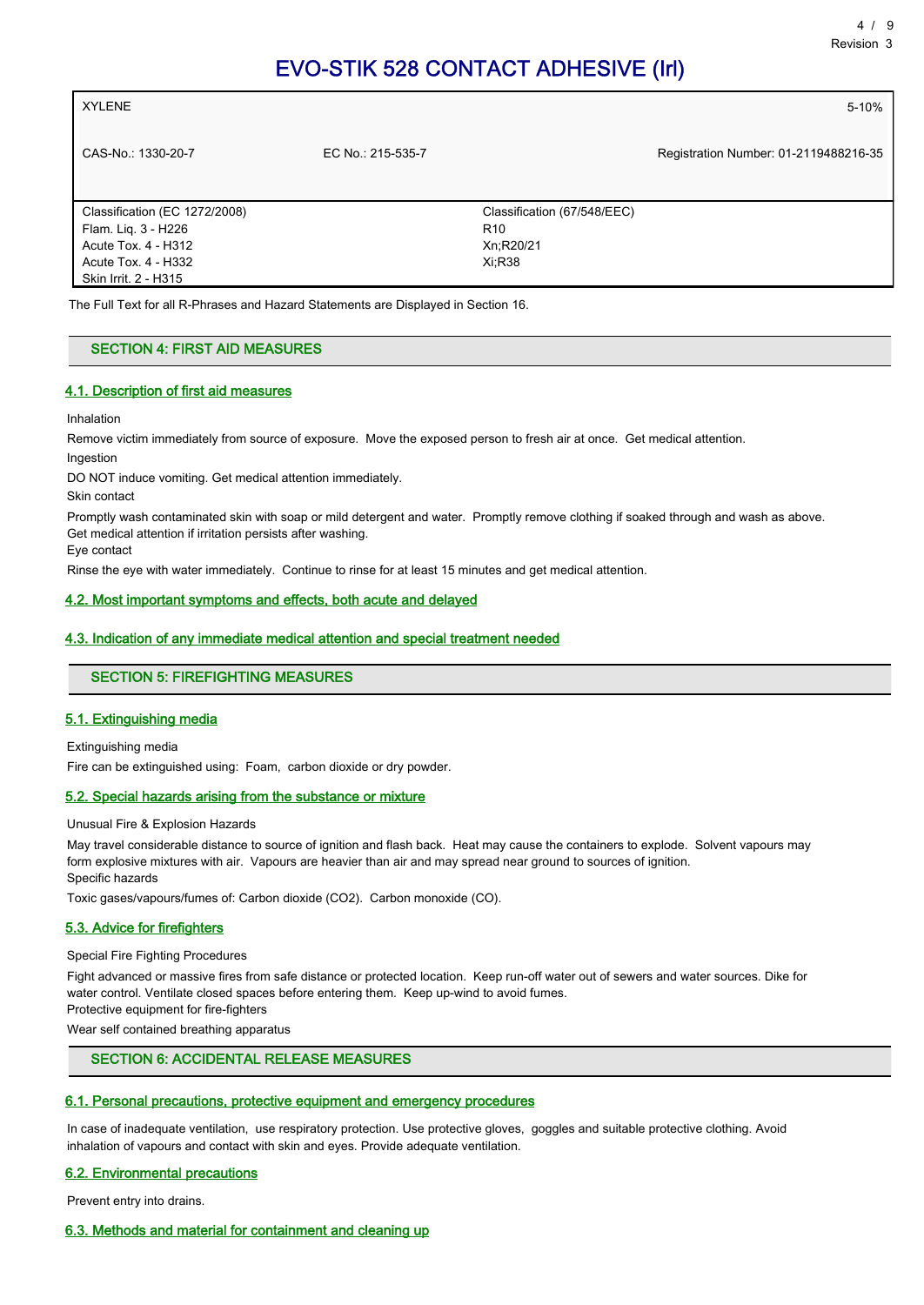Absorb with sand or other inert absorbent. Containers with collected spillage must be properly labelled with correct contents and hazard symbol.

#### 6.4. Reference to other sections

Wear protective clothing as described in Section 8 of this safety data sheet.

## SECTION 7: HANDLING AND STORAGE

#### 7.1. Precautions for safe handling

Keep away from heat, sparks and open flame. Avoid spilling, skin and eye contact. Ventilate well, avoid breathing vapours. Use approved respirator if air contamination is above accepted level.

#### 7.2. Conditions for safe storage, including any incompatibilities

Flammable/combustible - Keep away from oxidisers, heat and flames. Ground container and transfer equipment to eliminate static electric sparks. Store at moderate temperatures in dry, well ventilated area. Storage Class

Flammable liquid storage.

#### 7.3. Specific end use(s)

The identified uses for this product are detailed in Section 1.2.

## SECTION 8: EXPOSURE CONTROLS/PERSONAL PROTECTION

#### 8.1. Control parameters

| Name                  | <b>STD</b> |                | TWA - 8 Hrs      |                | STEL - 15 Min    | <b>Notes</b> |
|-----------------------|------------|----------------|------------------|----------------|------------------|--------------|
| <b>ACETONE</b>        | WEL        | 500 ppm        | 1210 mg/m3       | 1500 ppm       | 3620 mg/m3       |              |
| <b>IBUTANONE</b>      | WEL        | 200<br>ppm(Sk) | 600<br>mg/m3(Sk) | 300<br>ppm(Sk) | 899<br>mg/m3(Sk) |              |
| <b>ICYCLOHEXANE</b>   | WEL        | 100 ppm        | 350 mg/m3        | 300 ppm        | 1050 mg/m3       |              |
| <b>IETHYL ACETATE</b> | WEL        | 200 ppm        |                  | 400 ppm        |                  |              |
| <b>IN-HEXANE</b>      | WEL        | $20$ ppm       | 72 mg/m3         |                |                  |              |
| IXYLENE               | WEL        | 50 ppm(Sk)     | 220<br>mq/m3(Sk) | 100<br>ppm(Sk) | 441<br>mg/m3(Sk) |              |

WEL = Workplace Exposure Limit.

Ingredient Comments WEL = Workplace Exposure Limits

#### 8.2. Exposure controls

Protective equipment







Engineering measures

Explosion-proof general and local exhaust ventilation.

Respiratory equipment

Respiratory protection must be used if air contamination exceeds acceptable level. Wear mask supplied with: Gas cartridge suitable for organic substances.

Hand protection

Protective gloves must be used if there is a risk of direct contact or splash. Use protective gloves made of: Nitrile.

Eye protection

Wear splash-proof eye goggles to prevent any possibility of eye contact.

Other Protection

Wear appropriate clothing to prevent repeated or prolonged skin contact.

Hygiene measures

Wash promptly if skin becomes contaminated. Wash hands at the end of each work shift and before eating, smoking and using the toilet.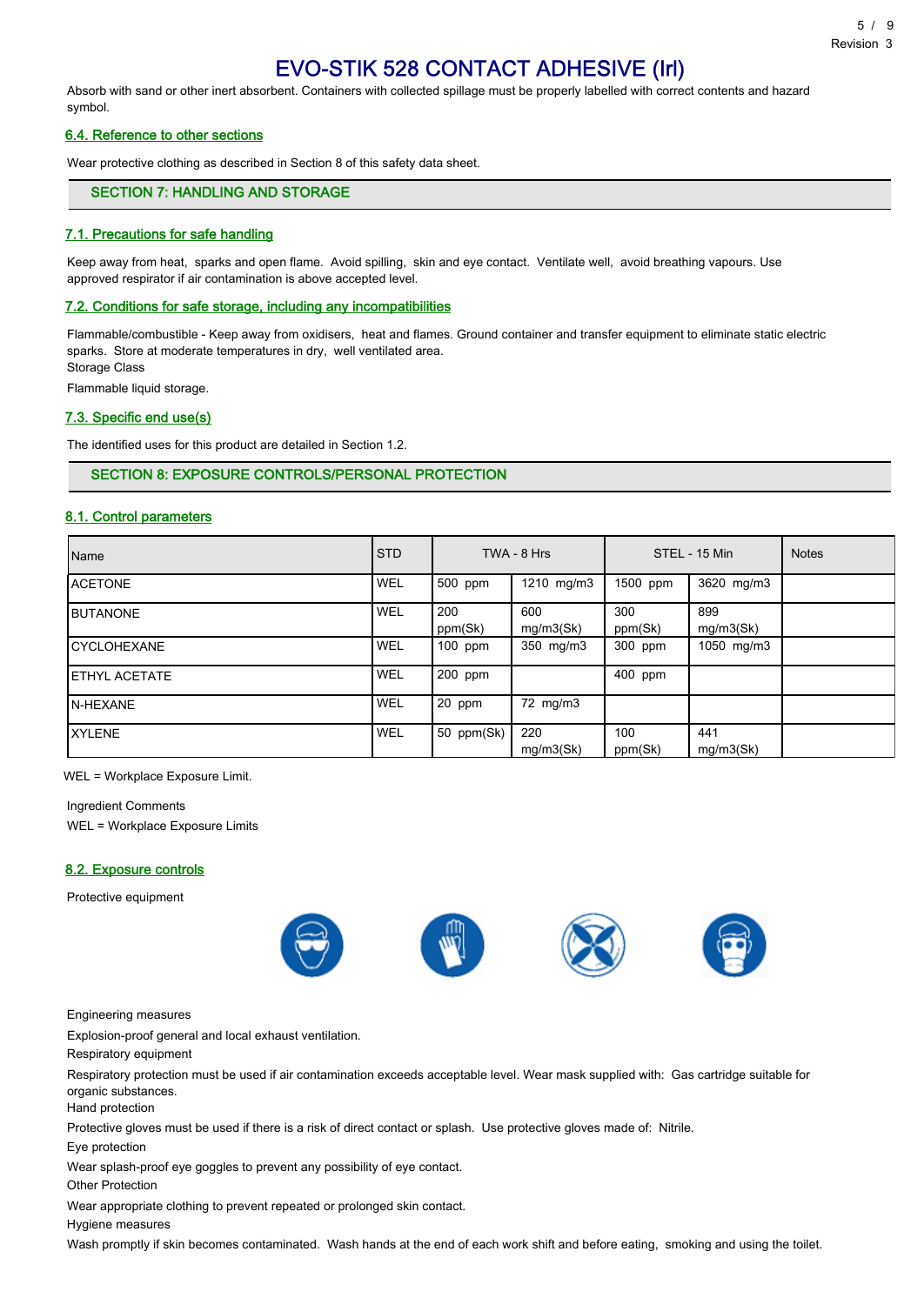## SECTION 9: PHYSICAL AND CHEMICAL PROPERTIES

## 9.1. Information on basic physical and chemical properties

| Appearance                | Liquid             |
|---------------------------|--------------------|
| Colour                    | Yellowish          |
| Odour                     | of solvents        |
| Solubility                | Insoluble in water |
| Relative density          | 0.84               |
| Flash point $(^{\circ}C)$ | - 20               |

## 9.2. Other information

## SECTION 10: STABILITY AND REACTIVITY

## 10.1. Reactivity

#### 10.2. Chemical stability

Avoid Heat, sparks, flames.

#### 10.3. Possibility of hazardous reactions

Not available.

## 10.4. Conditions to avoid

Not known.

## 10.5. Incompatible materials

Materials To Avoid No incompatible groups noted.

#### 10.6. Hazardous decomposition products

Not known.

## SECTION 11: TOXICOLOGICAL INFORMATION

## 11.1. Information on toxicological effects

Inhalation Drowsiness, dizziness, disorientation, vertigo.

Skin contact Prolonged contact may cause dryness of the skin. Eye contact Irritating to eyes.

## SECTION 12: ECOLOGICAL INFORMATION

#### **Ecotoxicity**

Dangerous for the environment: May cause long-term adverse effects in the aquatic environment. Contamination of the terrestrial and aquatic environments should be avoided

#### 12.1. Toxicity

No data available

## 12.2. Persistence and degradability

Degradability No data available.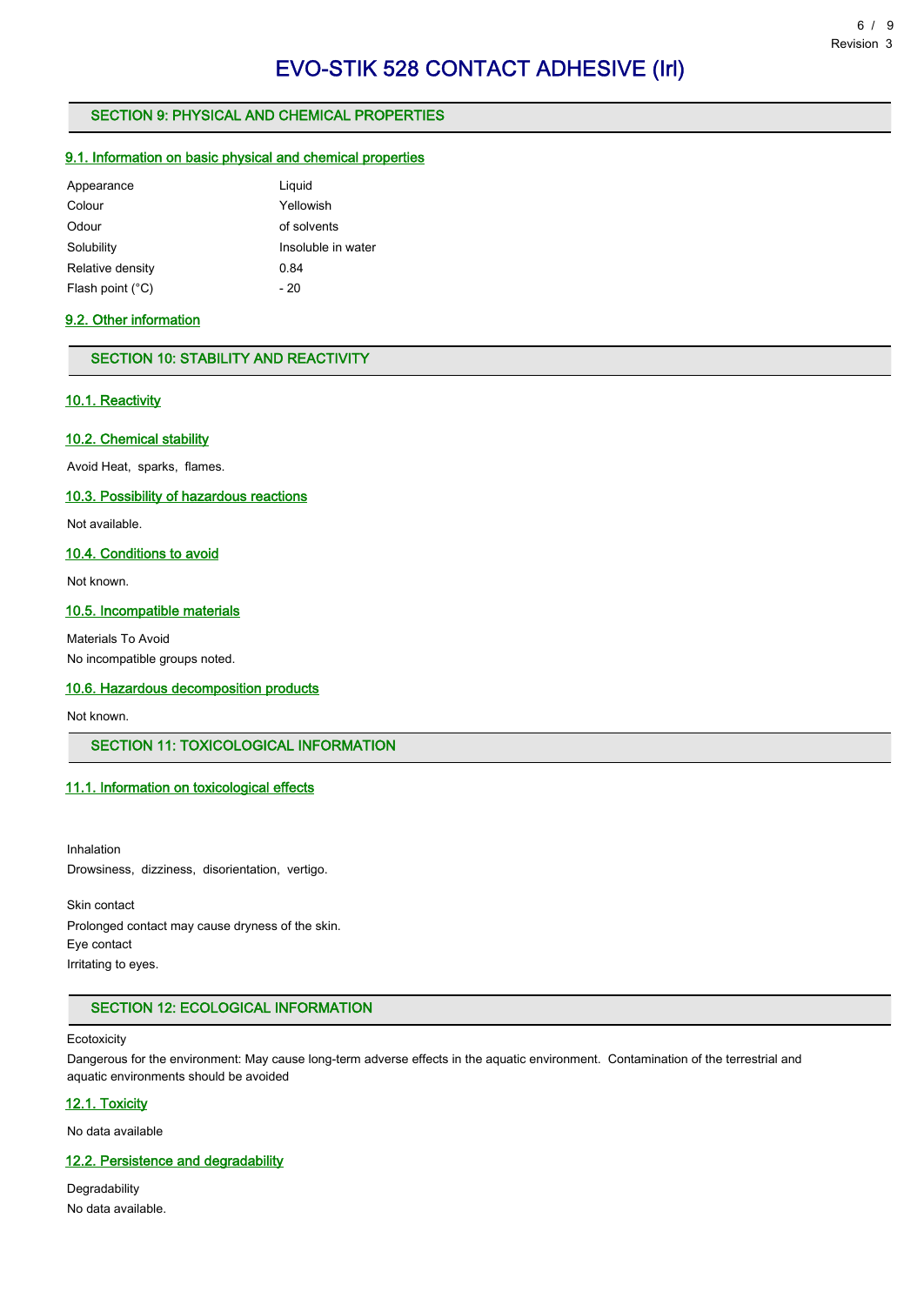#### 12.3. Bioaccumulative potential

Bioaccumulative potential No data available on bioaccumulation.

## 12.4. Mobility in soil

Mobility: Semi-mobile.

#### 12.5. Results of PBT and vPvB assessment

No data available

## 12.6. Other adverse effects

Not available.

#### SECTION 13: DISPOSAL CONSIDERATIONS

General information

Waste is classified as hazardous waste. Disposal to licensed waste disposal site in accordance with the local Waste Disposal Authority.

#### 13.1. Waste treatment methods

Dispose of waste and residues in accordance with local authority requirements.

## SECTION 14: TRANSPORT INFORMATION

## 14.1. UN number

| UN No. (ADR/RID/ADN) | 1133 |
|----------------------|------|
| UN No. (IMDG)        | 1133 |
| UN No. (ICAO)        | 1133 |

#### 14.2. UN proper shipping name

Proper Shipping Name ADHESIVES (NAPHTHA (PETROLEUM), HYDRODESULFURIZED LIGHT, DEAROMATIZED; <0.1% BENZENE)

#### 14.3. Transport hazard class(es)

| <b>ADR/RID/ADN Class</b>   | 3                           |
|----------------------------|-----------------------------|
| <b>ADR/RID/ADN Class</b>   | Class 3: Flammable liquids. |
| ADR Label No.              | 3                           |
| <b>IMDG Class</b>          | 3                           |
| <b>ICAO Class/Division</b> | 3                           |
| <b>Transport Labels</b>    |                             |



## 14.4. Packing group

| ADR/RID/ADN Packing group | ш |
|---------------------------|---|
| <b>IMDG Packing group</b> | ш |
| ICAO Packing group        | Ш |

## 14.5. Environmental hazards

Environmentally Hazardous Substance/Marine Pollutant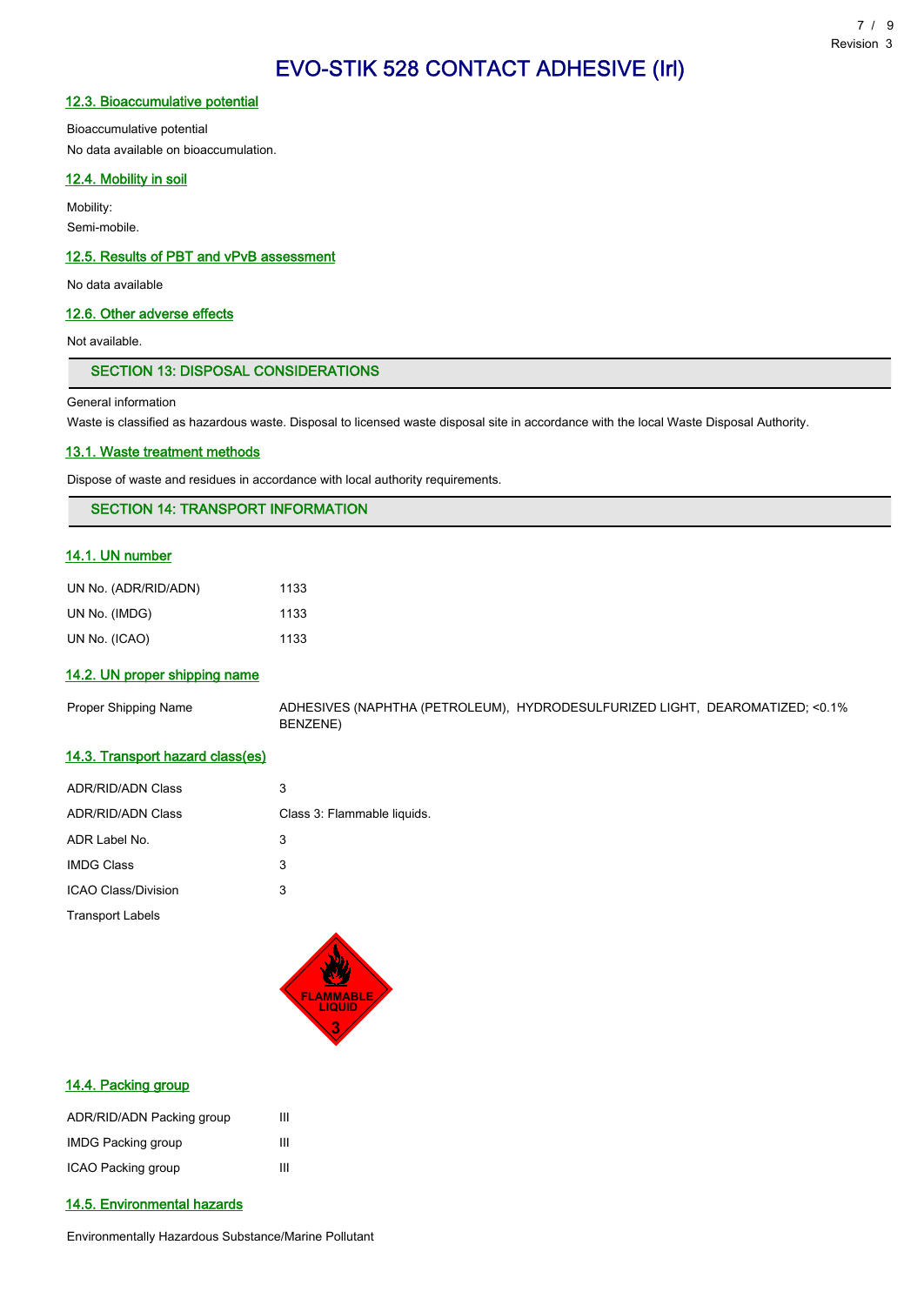

### 14.6. Special precautions for user

| <b>EMS</b>                     | F-E. S-D    |
|--------------------------------|-------------|
| <b>Emergency Action Code</b>   | $\cdot$ 3YE |
| Hazard No. (ADR)               | 33          |
| <b>Tunnel Restriction Code</b> | (D/E)       |

## 14.7. Transport in bulk according to Annex II of MARPOL73/78 and the IBC Code

## SECTION 15: REGULATORY INFORMATION

#### 15.1. Safety, health and environmental regulations/legislation specific for the substance or mixture

Statutory Instruments

The Chemicals (Hazard Information and Packaging for Supply) Regulations 2009 (S.I 2009 No. 716). Control of Substances Hazardous to **Health** 

Approved Code Of Practice

Classification and Labelling of Substances and Preparations Dangerous for Supply.

Guidance Notes

Workplace Exposure Limits EH40. CHIP for everyone HSG(108). Introduction to Local Exhaust Ventilation HS(G)37.

EU Legislation

Dangerous Substance Directive 67/548/EEC. Dangerous Preparations Directive 1999/45/EC. Regulation (EC) No 1272/2008 of the European Parliament and of the Council of 16 December 2008 on classification, labelling and packaging of substances and mixtures, amending and repealing Directives 67/548/EEC and 1999/45/EC, and amending Regulation (EC) No 1907/2006 with amendments.

## 15.2. Chemical Safety Assessment

## SECTION 16: OTHER INFORMATION

General information

This product should be used as directed by Bostik Industries Ltd. For further information consult the product data sheet or contact Technical Services.

Information Sources

This safety data sheet was compiled using current safety information supplied by distributor of raw materials.

Revision Comments

NOTE: Lines within the margin indicate significant changes from the previous revision. This Safety Data Sheet supersedes all previous issues and users are cautioned to ensure that it is current. Destroy all previous data sheets and if in doubt contact Bostik Industries Limited.

| Issued By     | Approved LJ  |
|---------------|--------------|
| Revision Date | January 2014 |
| Revision      | 3            |
| Date          | June 2009    |